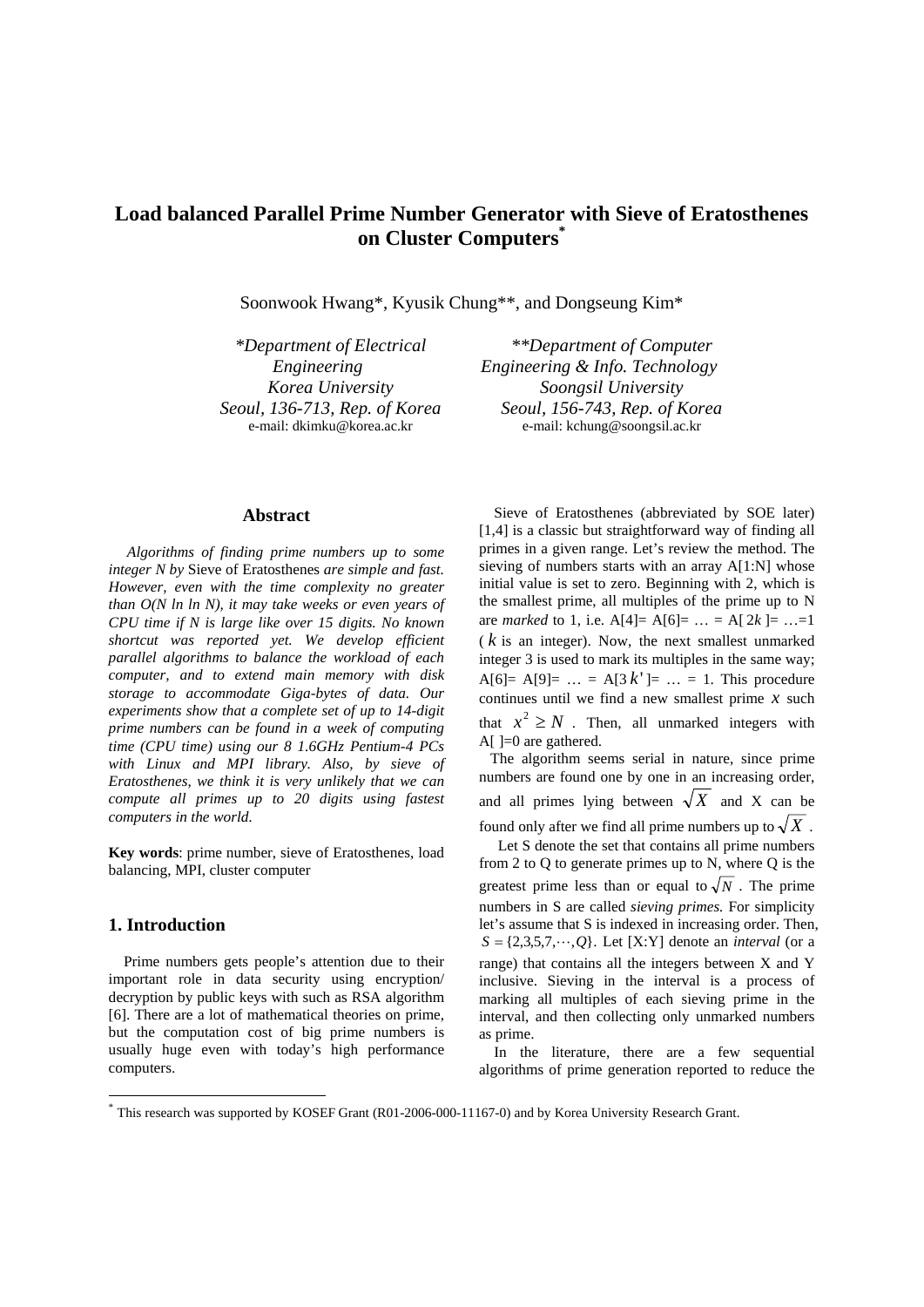complexity close to  $O(N)$  [3,4,5]. It is reported that the k-th prime is greater than k (ln k + ln ln k - 1) for  $k \ge 2$ [3]. Many big prime numbers are reported [7,8].

This paper presents a parallel prime generation method to extend the work of Bokahari [1] with the combined (static and dynamic) load balancing algorithm that we apply SOE onto distributed memory parallel computers (cluster) and expand the range of integer N beyond the main memory capacity using hard disk storage. We develop methods of partitioning the work load, and devise the way of efficiently representing and storing big integers. The proposed algorithms are expected to deliver the best performance if they provide even distribution of the load to all computers.

# 2. **Load Model of Sieve of Eratosthenes**

Let's find the computational load for the work. The major computational load of sieving in the range 1:N is to mark (or write) on the array whose index matches some multiple of sieving primes. The number of write operations for the multiple of the first prime 2 is N/2. Similarly, it is N/3 for the second prime. Thus,  $L[1:N] = \frac{N}{2} + \frac{N}{3} + \frac{N}{5} + \dots + \frac{N}{Q} = \sum_{p \in S} \frac{N}{p}$ *N*  $L[1:N] = \frac{N}{2} + \frac{N}{3} + \frac{N}{5} + \dots + \frac{N}{Q} = \sum_{p \in S} \frac{N}{p}$ . This load is bounded by  $N \ln \ln N + O(N)$  [3]. If a number  $x$  is a multiple of some prime  $p$ , the remainder after an integer division should be zero. If *x* is a multiple, then  $x + p$ ,  $x + 2p$ , ... are also multiple. Thus, multiples can then found by addition instead of division, which saves the computational cost. It is known that there are  $X/\ln X$  prime numbers [7, 8], thus, if we set X as a 14-digit number, there are  $10^{12}$ prime numbers that easily exceed the 1000 GB hard disk capacity to store if they are represented in 64-bit format. To compute big integers using SOE, we firstly need to overcome the limit of main memory capacity. Only M integers are loaded on main memory at a time and sieving computation is done, where M is the capacity of main memory. Thus, we have to repeat the marking at least N/M times as shown in Iterate\_Sieving( ) below. We assume that the set of sieving prime is available before the iteration, or it can be computed very quickly.

Void Iterate\_Sieving(N, M) { Find all sieving primes up to  $\sqrt{N}$  ; for  $(I=0; I \cdot C; I++)$  /\* C= N/M \*/ /\* Covers the array A[I\*M+1:(I+1)\*M] \*/ { 1) Read in working prime set up to  $\sqrt{(I+1)M}$  from the disk; 2) Mark A[ ] as 1 that are multiple of the number in working prime set.; 3) Write  $A[I^*M+1:(I+1)^*M]$  to disk;} }

Cost-wise, throughout the iterations line 2) and line 3) in Iterate\_Sieving() need O(N ln ln N) and O(N) time, respectively. However, the time complexity of the above algorithm increases since it has the term  $\Omega(N\sqrt{N}/\ln N)$  because of line 1) as explained below. When N is large, we can not load the whole sieving prime numbers into memory(or in cache block), instead we may read in only necessary prime numbers, called *working prime set,* from the disk (or from main memory). At iteration  $i$ , the greatest integer in main memory for sieving is  $Mi$ , thus the number of sieving primes needed is  $\sqrt{Mi}/\ln \sqrt{Mi}$ . The overall time complexity  $t[1:N]$  of loading the working prime set onto main memory is obtained as

$$
t[1:N] = \sum_{i=1}^{C} \sqrt{Mi}/\ln\sqrt{Mi} \ge \sum_{i=1}^{C} \sqrt{Mi}/\ln\sqrt{MC}
$$
  
\n
$$
= (\sqrt{M}/\ln\sqrt{MC})\sum_{i=1}^{C} \sqrt{i}
$$
  
\n
$$
t[1:N] \ge (\sqrt{M}/\ln\sqrt{MC})\int_{1}^{C} \sqrt{x} dx \ge \frac{\sqrt{M}}{\ln\sqrt{MC}} \times \frac{2}{3} \left[x\sqrt{x}\right]_{1}^{C}
$$
  
\n
$$
t[1:N] \ge \frac{\sqrt{M}}{\ln\sqrt{MC}} \times \frac{2}{3} (C\sqrt{C} - 1)
$$

By substituting  $C = \frac{N}{M}$  $C = \frac{N}{N}$ , the above relation can be rewritten as

$$
t[1:N] = \Omega(N\sqrt{N}/\ln N)
$$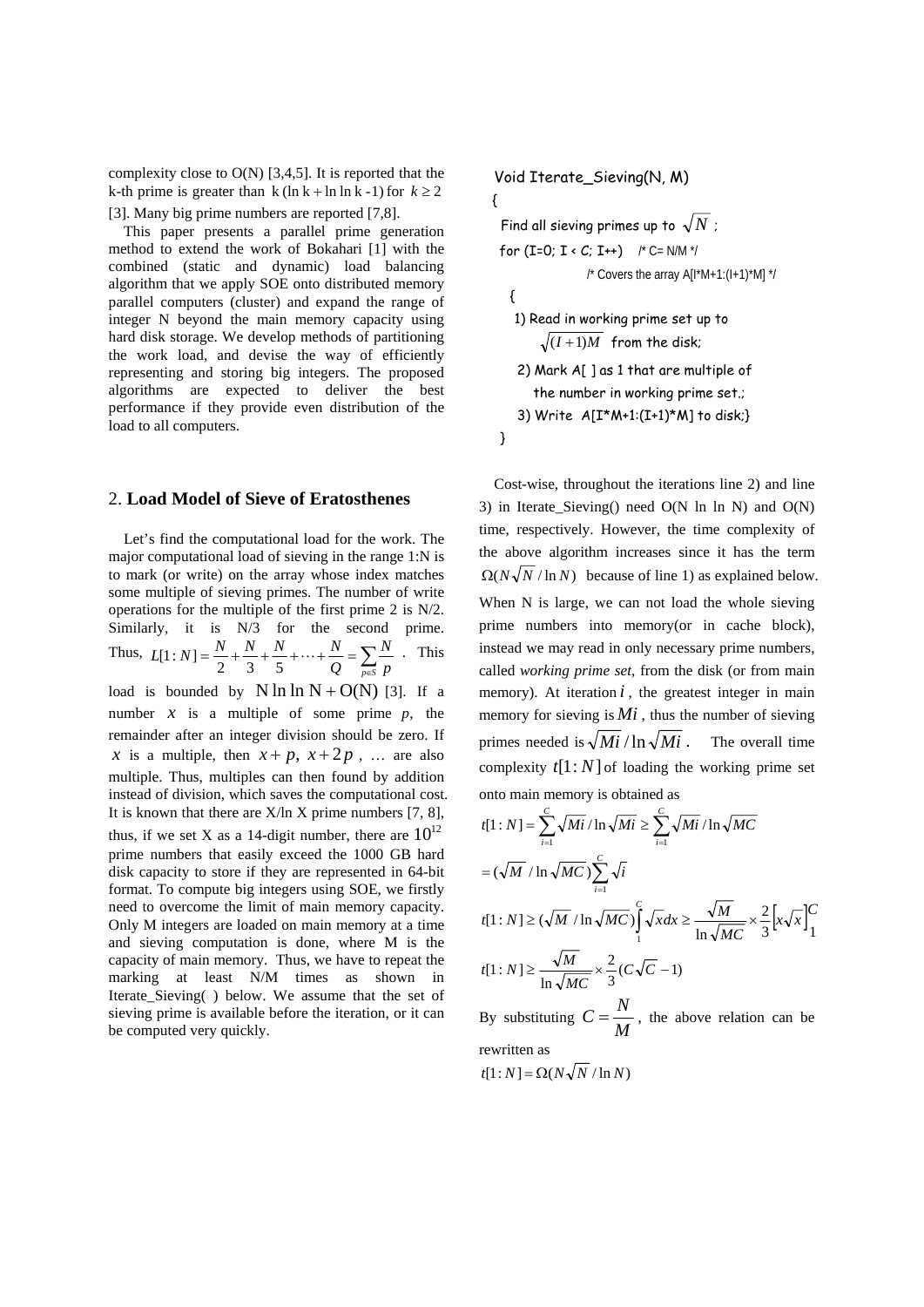#### **3. Parallel Algorithms**

For parallel execution, the sieving computation can be partitioned to P processors in two ways. Either the marking space of array A[1:N] can be partitioned to *P segments* (subarrays), then all numbers that are multiple of any of the sieving primes are marked in each segment simultaneously. Or the entire set of sieving prime are divided into *P disjoint subsets*, and each processor marks on its local copy of A[1:N] for the multiples of sieving primes in its own subset, then only those numbers are collected as prime whose P copies have never marked by any processor. This can be implemented by "reduce" operation in MPI library. The two schemes are called *array partition* and *set partition*, respectively. For simplicity assume here that  $P = 2<sup>K</sup>$  for some integer K. Division into P equal load is done in a recursive manner as explained below. Our parallel computing adopts master/slave configuration so that the master is in charge of finding the sieving prime set S, while slaves sieve numbers in the range allocated to them. Another role of the master in the configuration is to supervise dynamic load distribution as explained later.

For set partition we should know how to partition the sieving prime set S into P disjoint subsets to provide equal load to all processors, while in array partition we must divide the intervals 1:N into P segments each of which will have even load. We start from two equal partitions. The *half-load set boundary* is the location that divides the sieving prime set into two subsets (left subset and right subset) so that the load to mark with left subset is equal to the load to mark with right. In other words, each demands a half the overall load by the original set. The total load denoted by *L*[1: *N*] is approximated as

$$
L[1:N] = \sum_{p \in S} \frac{N}{p} \le \sum_{i=2}^{\sqrt{N}} \frac{N}{i} \le \int_1^{\sqrt{N}} \frac{N}{x} dx.
$$

We also know the relation

$$
\int_1^{\sqrt{N}} \frac{N}{x} dx = N \ln \sqrt{N} = \frac{1}{2} N \ln N.
$$

The complexity may not be as tight as given in [4], but it will be applied in later computation. Let  $(u \sim v)$ represent a subset of S that includes all primes between *u* and *v*. (Suppose  $Z \approx z^2$ ) Now, we want to know the point  $Z$  where the number of sieving operations in the interval [1:N] with primes  $(u \sim z)$  is a half the number with primes in  $(u \sim v)$ , in other words, the load of sieving with prime numbers in  $(u \sim z)$  is equal to the load with those in  $(z^+ \sim v)$ , where  $z^+$  is the immediate next prime number after *z* .

$$
\sum_{p=u}^{z} \frac{N}{p} = \sum_{p=z^+}^{v} \frac{N}{p}
$$

Then, the summation equations are converted to integration by approximation as  $\int_{u}^{z} \frac{N}{x} dx = \int_{v}^{z}$  $\int_{z}^{v} \frac{N}{x} dx$  $dx = \int^{\nu} \frac{N}{\tau}$ *x*  $\frac{N}{2}dx = \int^{\nu} \frac{N}{2}dx$ .  $N \ln z - N \ln u = N \ln v - N \ln z$ ,  $2 \ln z = \ln u + \ln v$ , ∴  $z = \sqrt{uv}$ Now  $Z = uv$ , which means that the sieving computation with primes in  $(u \sim \sqrt{uv})$  needs the half load of the computation with primes in  $(u \sim v)$ . If the half-load boundary formula is applied again to both

sets  $(u \sim z)$  and  $(z \sim v)$ , we will get four equal-load partitions. The method can be recursively applied to divide the original load to  $P = 2<sup>K</sup>$  equal-load partitions, as described in Algorithm Set\_Partition.

$$
void Set\_Partition(L, R, P)
$$

{ if (R-L > Min\_interval) AND (P>=2)  $\prime$ \* Min interval is the threshold for parallel computation.  $\prime$ /  ${ \nvert \text{mid} = \sqrt{LR}}$ Set\_Partition(L, mid, P/2); Set\_Partition(mid, R, P/2)} else {Allocate all (L~R) to any of P; /\* (L~R) is a set of primes.  $*/$ exit;} }

For another way of load partitioning, let us find the *half-load point* that is the boundary point of division of the interval [1:N] into two equal-load segments, [1:y], and  $[y+1: N]$ . The half-load point x can be found as below, where *S*' is the subset of *S* that includes all primes less than  $\sqrt{y}$ .

$$
L[1:y] = \sum_{p \in S'} \frac{N}{p} \cong \frac{1}{2} N \ln \ln N
$$

To find *y* that satisfies the above relationship is not easy, so we instead find an approximation Y. If N is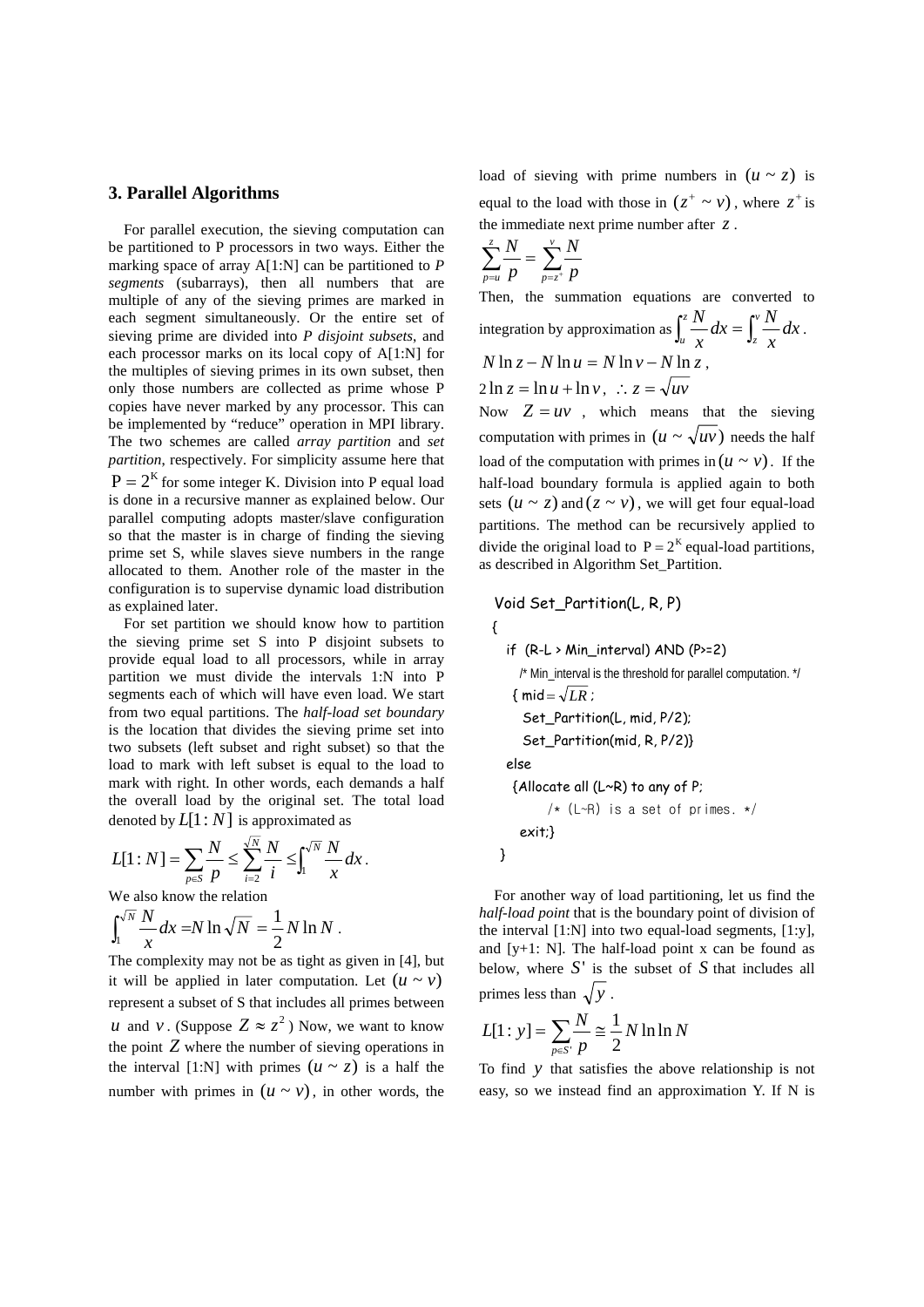very large such as  $N \ge 10^{10}$ , the approximation is obtained as  $y \approx Y = N/2$  with very small error. The relative error  $f$  a non-increasing function and is very close to 1 for  $N \ge 10^{10}$  as shown below (  $0 < f < 1$  ).

$$
f = \frac{L[1: y] - L[1: Y]}{L[1: y]} = \frac{\frac{1}{2} N \ln \ln N - \frac{1}{2} N \ln \ln \frac{N}{2}}{\frac{1}{2} N \ln \ln N}
$$

$$
= 1 - \frac{\ln(\ln N - \ln 2)}{\ln \ln N} < 1 - \frac{\ln(\ln 10^{\circ} - \ln 2)}{\ln \ln 10^{\circ}} \approx 0.01
$$

The approximation is valid for a big N.

#### **4. Experiments and Discussion**

The prime number generator has been experimented on cluster computers. One of the clusters consists of 8 1.83GHz AMD processors, each with a 80GB local disk and 1GB main memory. All nodes are considered fully connected by Fast Ethernet and Myrinet switches. Another cluster is planned to use, which is 64-node Myrinet cluster in KISTI [9]. Our experiments are performed on the 8-node cluster, and maximum execution time is currently limited to 24 hours. Under the constraint, we can compute the primes up to  $N = 10^{12}$ 

To reduce the overheads in the execution, we modify the sieving process as explained below. Firstly, to save the storage and disk/memory access time, big integers/indexes like over ten digits, (normally 32-bit integer representation covers only up to ten digits) are grouped with common prefix in binary bits and only the lower bit/digit information is specifically represented. Secondly, the order of marking is adjusted to overcome the cache limitation. Finding an integer that is a multiple of some prime (actually the index *i* of A[ $i$ ]) is usually done by an addition; since if  $x$  is a multiple of some prime *p*, then  $x + p$ ,  $x + 2p$ , ... are also multiple. Since we have a limited size of cache (or cache line), the next multiple may not be in the cache when  $p$  is greater than cache line size. In such a case, every attempt to marking generates a cache miss. In this respect, a certain number of sieving primes adjacent each other are grouped, and marking is done for all primes together, instead of one prime by one prime.

As introduced earlier, set partitioning is simple to implement, however, it requires synchronization ("reduce" operation) of the whole array A[1:N] from P processors after individual marking operations are complete. It adds communication cost of O(N log P), which may not be neglected compared to sieving cost of N ln ln N. Thus, the algorithm is practical for small N, and our experiments focus on set partitioning.

Since the half load boundary is an approximate value, there can be some imbalance among different partitions. To get complete balancing of load throughout the computation, the *static* load distribution will be combined with *dynamic load balancing*. Static distribution allocates only a fraction  $q$  ( $0 < q \le 1$ ) of the interval [1:N] to P processors. The remaining interval is equally divided into  $R \gg P$  *small* segments for dynamic load distribution, thus, processors that finish sieving on the statically assigned intervals will receive small segments from the master for execution until no more are left.

Figure 1 shows the predicted and observed times of sequential execution with various ranges, where the upper limit *N* (= *n*) is chosen as  $\frac{1}{2} \times 10^{11}$  for the convenience of the experiments. The plot reveals that the running times are close to  $O(N\sqrt{N}/\ln N)$ , whose reason was due to the limited main memory/cache capacity as explained in section 2.

Figures 2 to 4 plot speedups of parallel computation with three job partition schemes: *static only, static and dynamic combined, and dynamic only.* Static simply divides the intervals equally, which gives too inferior results. The reason is in that even though the counts of marking are equal, real load due to *cache misses* is not reflected at all. The same problem is relieved in dynamic and combined partitioning, since the scheme controls load during run time. When the problem size is big (i.e. 8*n*), parallel computation with 8 processors of dynamic and combined partition schemes has best performance since it gets smallest work load per job favorable to cache hits.

We observe in the plots super-linear speedups are obtained, and it is since the sequential executions experiences saturated operations due to the heavy disk traffic and high cache misses because of overloaded resource utilization than other parallel ones. Also, parallel computing is suitable in the computation since there is very little overhead in communication for master/slave job distribution.

As the range N grows, in addition to huge CPU time consumption, the sieving also requires other resources to the limit such as hard disk capacity. To cover 18 digit prime numbers, we expect the hard disk should be as large as 1TB. We predicts that it needs days of